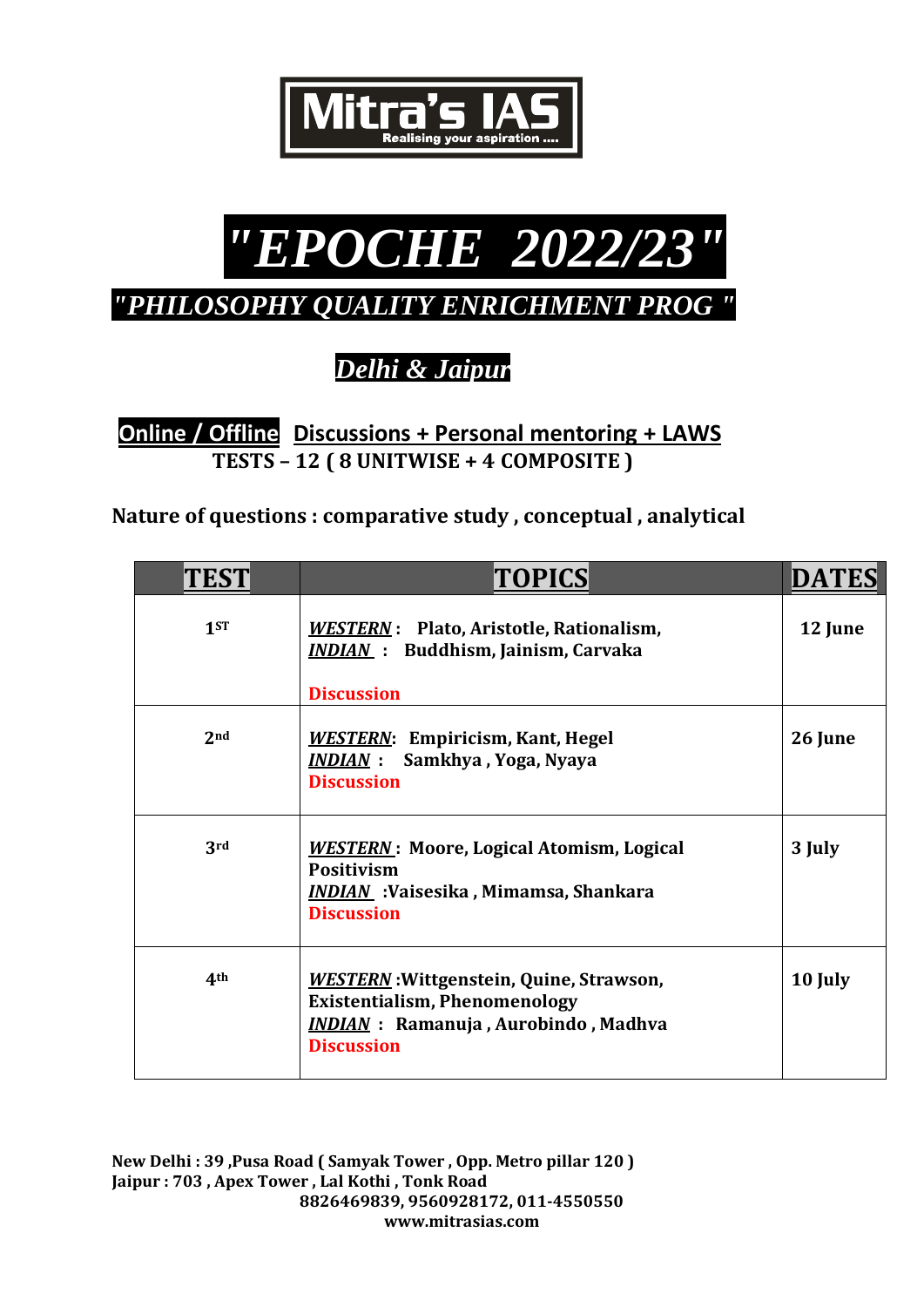

| 5th                      | <b>SOCIO POLITICAL</b> : Political Ideals, Sovereignty,<br><b>Individual &amp; State</b><br>PHILOSOPHY OF RELIGION: Notion of God, Problem of<br><b>Evil, Religious Experience</b><br><b>Discussion</b>                                                                  | 24 July   |
|--------------------------|--------------------------------------------------------------------------------------------------------------------------------------------------------------------------------------------------------------------------------------------------------------------------|-----------|
| 6th                      | <b>SOCIO POLITICAL</b> : Form of Government, Political<br>ideologies, Crime & Punishment<br>PHILOSOPHY OF RELIGION: Proof for Existence of God<br>& their Critique (Indian & Western), Reason,<br><b>Revelation &amp; Faith.</b><br><b>Discussion</b>                    | 31 July   |
| 7 <sup>th</sup>          | <b>SOCIO POLITICAL: Humanism, Secularism,</b><br>Multiculturalism, Development & Social Progress.<br><b>PHILOSOPHY OF RELIGION: Religion without God,</b><br>Religion & Morality, Soul, Re-Birth, Liberation.<br><b>Discussion</b>                                       | 7 Aug     |
| 8 <sup>th</sup>          | <b>SOCIO POLITICAL: Gender Discrimination, Caste</b><br>Discrimination.<br><b>PHILOSOPHY OF RELIGION: Religious Pluralism &amp; The</b><br>Problem of Absolute Truth, Religion, Theology,<br>Philosophy of Religion, Nature of Religious Languages.<br><b>Discussion</b> | 14 Aug    |
| <b>Composite Test: I</b> | (paper I + paper II) : Both papers are to be held on<br>same day                                                                                                                                                                                                         | 28 Aug    |
| <b>LAWS</b>              | 3 DAYS<br>For last many years LAWS were conducted for 2 days.<br>However, this year one extra day has been added for<br>the LAWS.                                                                                                                                        | 2,3,4 Sep |

**New Delhi : 39 ,Pusa Road ( Samyak Tower , Opp. Metro pillar 120 ) Jaipur : 703 , Apex Tower , Lal Kothi , Tonk Road 8826469839, 9560928172, 011-4550550 www.mitrasias.com**